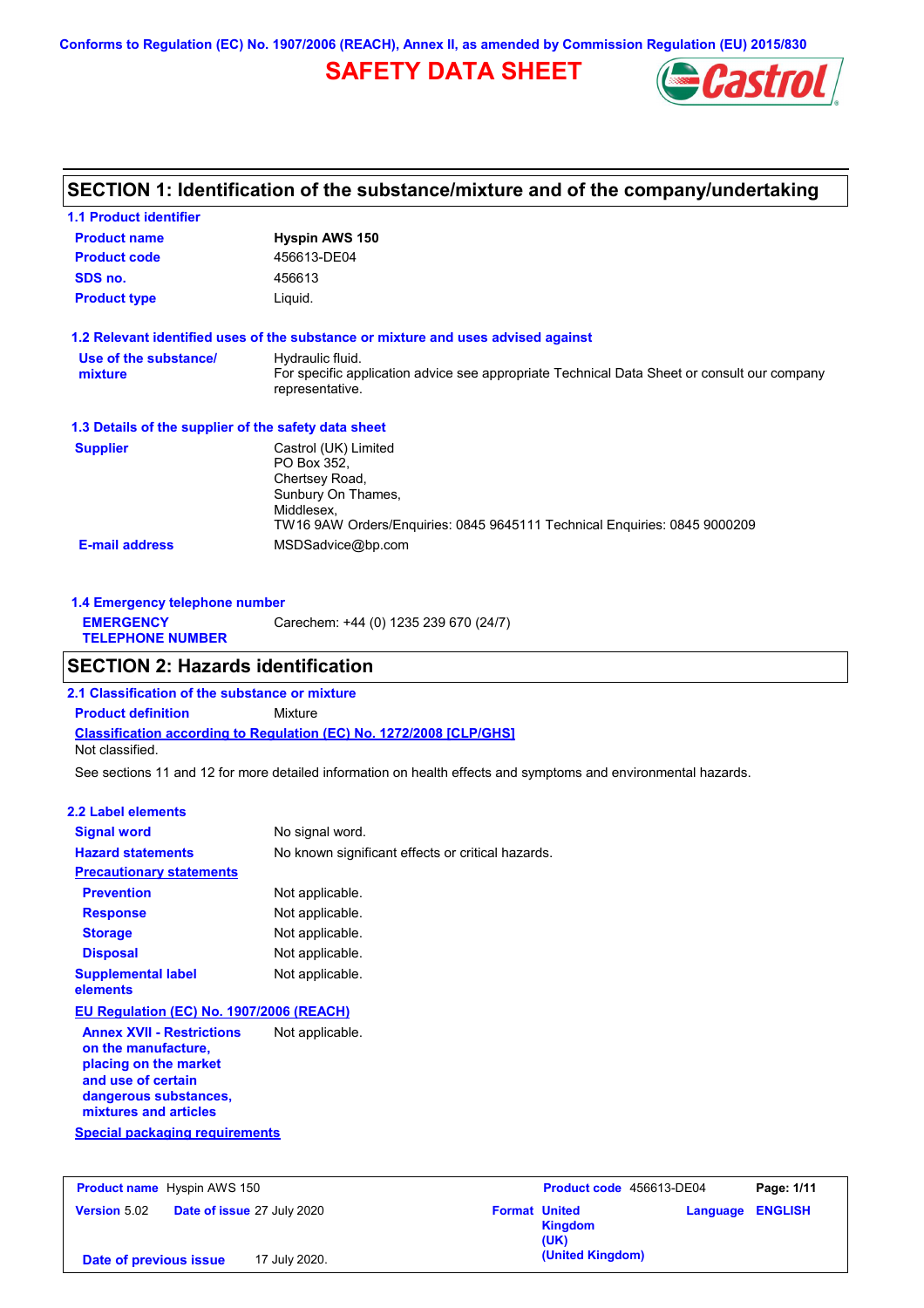## **SECTION 2: Hazards identification**

| <b>Containers to be fitted</b><br>with child-resistant<br>fastenings                                                     | Not applicable.                                                                                                                                                                                                                                                                        |  |
|--------------------------------------------------------------------------------------------------------------------------|----------------------------------------------------------------------------------------------------------------------------------------------------------------------------------------------------------------------------------------------------------------------------------------|--|
| <b>Tactile warning of danger</b><br>Not applicable.                                                                      |                                                                                                                                                                                                                                                                                        |  |
| 2.3 Other hazards                                                                                                        |                                                                                                                                                                                                                                                                                        |  |
| <b>Results of PBT and vPvB</b><br>assessment                                                                             | Product does not meet the criteria for PBT or vPvB according to Regulation (EC) No. 1907/2006,<br>Annex XIII.                                                                                                                                                                          |  |
| <b>Product meets the criteria</b><br>for PBT or vPvB according<br>to Regulation (EC) No.<br><b>1907/2006, Annex XIII</b> | This mixture does not contain any substances that are assessed to be a PBT or a vPvB.                                                                                                                                                                                                  |  |
| Other hazards which do<br>not result in classification                                                                   | Defatting to the skin.<br>Note: High Pressure Applications<br>Injections through the skin resulting from contact with the product at high pressure constitute a<br>major medical emergency.<br>See 'Notes to physician' under First-Aid Measures, Section 4 of this Safety Data Sheet. |  |

## **SECTION 3: Composition/information on ingredients**

Mixture

### **3.2 Mixtures**

**Product definition**

Highly refined base oil (IP 346 DMSO extract < 3%). Proprietary performance additives.

### **This product does not contain any hazardous ingredients at or above regulated thresholds.**

### **SECTION 4: First aid measures**

| <b>4.1 Description of first aid measures</b> |                                                                                                                                                                                                                                         |
|----------------------------------------------|-----------------------------------------------------------------------------------------------------------------------------------------------------------------------------------------------------------------------------------------|
| <b>Eye contact</b>                           | In case of contact, immediately flush eyes with plenty of water for at least 15 minutes. Eyelids<br>should be held away from the eyeball to ensure thorough rinsing. Check for and remove any<br>contact lenses. Get medical attention. |
| <b>Skin contact</b>                          | Wash skin thoroughly with soap and water or use recognised skin cleanser. Remove<br>contaminated clothing and shoes. Wash clothing before reuse. Clean shoes thoroughly before<br>reuse. Get medical attention if irritation develops.  |
| <b>Inhalation</b>                            | If inhaled, remove to fresh air. Get medical attention if symptoms occur.                                                                                                                                                               |
| <b>Ingestion</b>                             | Do not induce vomiting unless directed to do so by medical personnel. Get medical attention if<br>symptoms occur.                                                                                                                       |
| <b>Protection of first-aiders</b>            | No action shall be taken involving any personal risk or without suitable training.                                                                                                                                                      |

### **4.2 Most important symptoms and effects, both acute and delayed**

See Section 11 for more detailed information on health effects and symptoms. **Potential acute health effects Inhalation** Vapour inhalation under ambient conditions is not normally a problem due to low vapour pressure. **Ingestion** No known significant effects or critical hazards. **Skin contact** Defatting to the skin. May cause skin dryness and irritation. **Eye contact** No known significant effects or critical hazards. **Delayed and immediate effects as well as chronic effects from short and long-term exposure Inhalation Ingestion Skin contact Eye contact** Overexposure to the inhalation of airborne droplets or aerosols may cause irritation of the respiratory tract. Ingestion of large quantities may cause nausea and diarrhoea. Prolonged or repeated contact can defat the skin and lead to irritation and/or dermatitis. Potential risk of transient stinging or redness if accidental eye contact occurs.

#### **4.3 Indication of any immediate medical attention and special treatment needed**

| <b>Product name</b> Hyspin AWS 150 |                                   |                      | Product code 456613-DE04 |          | Page: 2/11     |
|------------------------------------|-----------------------------------|----------------------|--------------------------|----------|----------------|
| <b>Version 5.02</b>                | <b>Date of issue 27 July 2020</b> | <b>Format United</b> | <b>Kingdom</b><br>(UK)   | Language | <b>ENGLISH</b> |
| Date of previous issue             | 17 July 2020.                     |                      | (United Kingdom)         |          |                |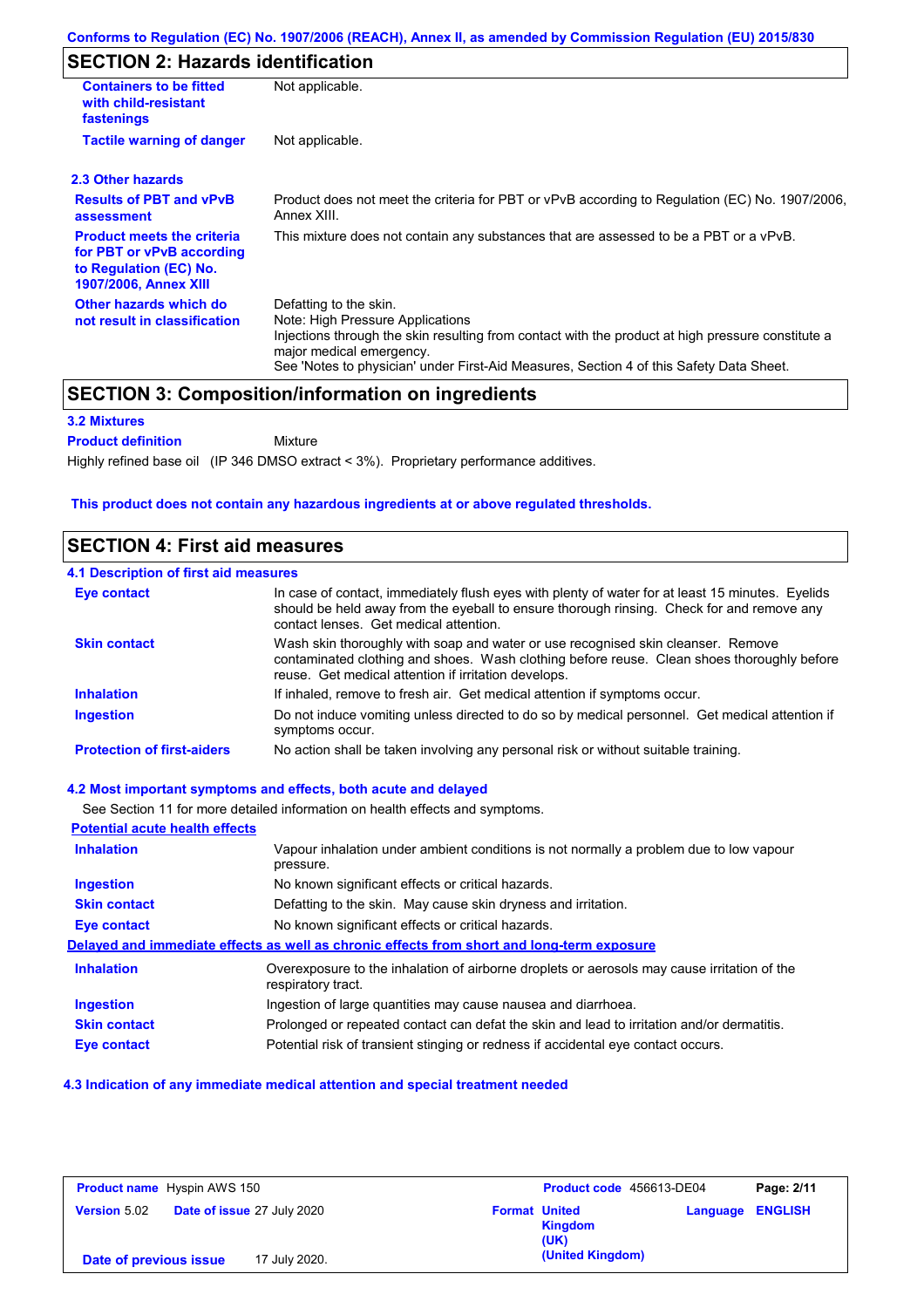# **SECTION 4: First aid measures**

| <b>Notes to physician</b>          | Treatment should in general be symptomatic and directed to relieving any effects.<br>Note: High Pressure Applications<br>Injections through the skin resulting from contact with the product at high pressure constitute a<br>major medical emergency. Injuries may not appear serious at first but within a few hours tissue<br>becomes swollen, discoloured and extremely painful with extensive subcutaneous necrosis.<br>Surgical exploration should be undertaken without delay. Thorough and extensive debridement<br>of the wound and underlying tissue is necessary to minimise tissue loss and prevent or limit<br>permanent damage. Note that high pressure may force the product considerable distances<br>along tissue planes. |
|------------------------------------|--------------------------------------------------------------------------------------------------------------------------------------------------------------------------------------------------------------------------------------------------------------------------------------------------------------------------------------------------------------------------------------------------------------------------------------------------------------------------------------------------------------------------------------------------------------------------------------------------------------------------------------------------------------------------------------------------------------------------------------------|
| CECTION E. Einefinkting measonings |                                                                                                                                                                                                                                                                                                                                                                                                                                                                                                                                                                                                                                                                                                                                            |

## **SECTION 5: Firefighting measures**

| 5.1 Extinguishing media                                                                                                    |                                                                                                                                                                                                                                                                                                                                                                   |
|----------------------------------------------------------------------------------------------------------------------------|-------------------------------------------------------------------------------------------------------------------------------------------------------------------------------------------------------------------------------------------------------------------------------------------------------------------------------------------------------------------|
| <b>Suitable extinguishing</b><br>In case of fire, use foam, dry chemical or carbon dioxide extinguisher or spray.<br>media |                                                                                                                                                                                                                                                                                                                                                                   |
| <b>Unsuitable extinguishing</b><br>media                                                                                   | Do not use water jet. The use of a water jet may cause the fire to spread by splashing the<br>burning product.                                                                                                                                                                                                                                                    |
| 5.2 Special hazards arising from the substance or mixture                                                                  |                                                                                                                                                                                                                                                                                                                                                                   |
| <b>Hazards from the</b><br>substance or mixture                                                                            | In a fire or if heated, a pressure increase will occur and the container may burst.                                                                                                                                                                                                                                                                               |
| <b>Hazardous combustion</b>                                                                                                | Combustion products may include the following:<br>carbon oxides (CO, CO <sub>2</sub> ) (carbon monoxide, carbon dioxide)                                                                                                                                                                                                                                          |
| products                                                                                                                   |                                                                                                                                                                                                                                                                                                                                                                   |
| 5.3 Advice for firefighters                                                                                                |                                                                                                                                                                                                                                                                                                                                                                   |
| <b>Special precautions for</b><br>fire-fighters                                                                            | No action shall be taken involving any personal risk or without suitable training. Promptly<br>isolate the scene by removing all persons from the vicinity of the incident if there is a fire.                                                                                                                                                                    |
| <b>Special protective</b><br>equipment for fire-fighters                                                                   | Fire-fighters should wear appropriate protective equipment and self-contained breathing<br>apparatus (SCBA) with a full face-piece operated in positive pressure mode. Clothing for fire-<br>fighters (including helmets, protective boots and gloves) conforming to European standard EN<br>469 will provide a basic level of protection for chemical incidents. |

## **SECTION 6: Accidental release measures**

|                                                          | 6.1 Personal precautions, protective equipment and emergency procedures                                                                                                                                                                                                                                                                                                                        |
|----------------------------------------------------------|------------------------------------------------------------------------------------------------------------------------------------------------------------------------------------------------------------------------------------------------------------------------------------------------------------------------------------------------------------------------------------------------|
| For non-emergency<br>personnel                           | No action shall be taken involving any personal risk or without suitable training. Evacuate<br>surrounding areas. Keep unnecessary and unprotected personnel from entering. Do not touch<br>or walk through spilt material. Floors may be slippery; use care to avoid falling. Put on<br>appropriate personal protective equipment.                                                            |
| For emergency responders                                 | If specialised clothing is required to deal with the spillage, take note of any information in<br>Section 8 on suitable and unsuitable materials. See also the information in "For non-<br>emergency personnel".                                                                                                                                                                               |
| <b>6.2 Environmental</b><br>precautions                  | Avoid dispersal of spilt material and runoff and contact with soil, waterways, drains and sewers.<br>Inform the relevant authorities if the product has caused environmental pollution (sewers,<br>waterways, soil or air).                                                                                                                                                                    |
| 6.3 Methods and material for containment and cleaning up |                                                                                                                                                                                                                                                                                                                                                                                                |
| <b>Small spill</b>                                       | Stop leak if without risk. Move containers from spill area. Absorb with an inert material and<br>place in an appropriate waste disposal container. Dispose of via a licensed waste disposal<br>contractor.                                                                                                                                                                                     |
| <b>Large spill</b>                                       | Stop leak if without risk. Move containers from spill area. Prevent entry into sewers, water<br>courses, basements or confined areas. Contain and collect spillage with non-combustible,<br>absorbent material e.g. sand, earth, vermiculite or diatomaceous earth and place in container<br>for disposal according to local regulations. Dispose of via a licensed waste disposal contractor. |
| 6.4 Reference to other<br><b>sections</b>                | See Section 1 for emergency contact information.<br>See Section 5 for firefighting measures.<br>See Section 8 for information on appropriate personal protective equipment.<br>See Section 12 for environmental precautions.<br>See Section 13 for additional waste treatment information.                                                                                                     |

| <b>Product name</b> Hyspin AWS 150                       | Product code 456613-DE04                                           | Page: 3/11 |
|----------------------------------------------------------|--------------------------------------------------------------------|------------|
| <b>Date of issue 27 July 2020</b><br><b>Version 5.02</b> | <b>Format United</b><br><b>Language ENGLISH</b><br>Kingdom<br>(UK) |            |
| 17 July 2020.<br>Date of previous issue                  | (United Kingdom)                                                   |            |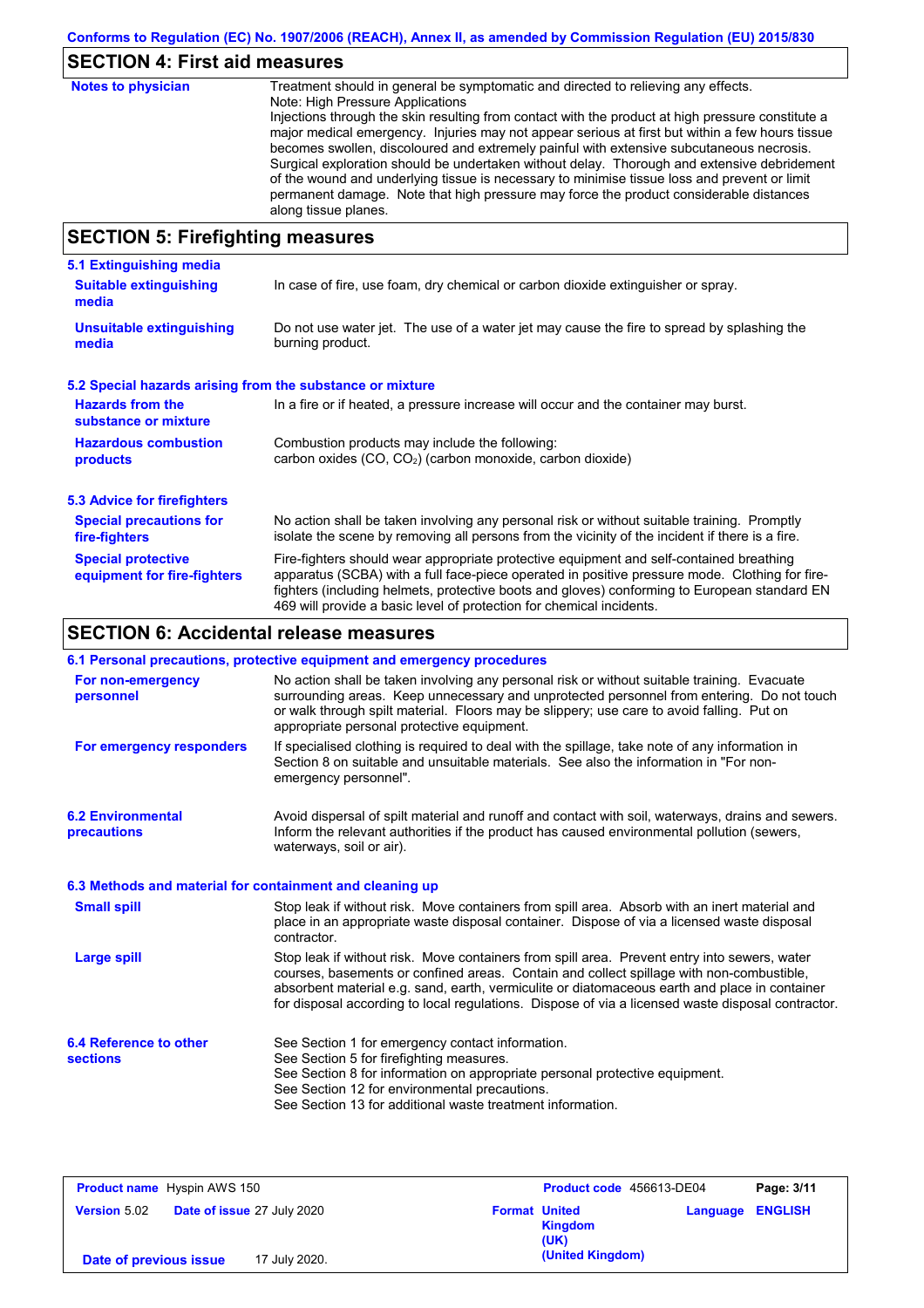## **SECTION 7: Handling and storage**

| 7.1 Precautions for safe handling                                                    |                                                                                                                                                                                                                                                                                                                                                                                                                                                                                          |
|--------------------------------------------------------------------------------------|------------------------------------------------------------------------------------------------------------------------------------------------------------------------------------------------------------------------------------------------------------------------------------------------------------------------------------------------------------------------------------------------------------------------------------------------------------------------------------------|
| <b>Protective measures</b>                                                           | Put on appropriate personal protective equipment.                                                                                                                                                                                                                                                                                                                                                                                                                                        |
| <b>Advice on general</b><br>occupational hygiene                                     | Eating, drinking and smoking should be prohibited in areas where this material is handled.<br>stored and processed. Wash thoroughly after handling. Remove contaminated clothing and<br>protective equipment before entering eating areas. See also Section 8 for additional<br>information on hygiene measures.                                                                                                                                                                         |
| <b>7.2 Conditions for safe</b><br>storage, including any<br><i>incompatibilities</i> | Store in accordance with local requiations. Store in a dry, cool and well-ventilated area, away<br>from incompatible materials (see Section 10). Keep away from heat and direct sunlight. Keep<br>container tightly closed and sealed until ready for use. Containers that have been opened must<br>be carefully resealed and kept upright to prevent leakage. Store and use only in equipment/<br>containers designed for use with this product. Do not store in unlabelled containers. |
| Not suitable                                                                         | Prolonged exposure to elevated temperature.                                                                                                                                                                                                                                                                                                                                                                                                                                              |
| 7.3 Specific end use(s)                                                              |                                                                                                                                                                                                                                                                                                                                                                                                                                                                                          |
| <b>Recommendations</b>                                                               | See section 1.2 and Exposure scenarios in annex, if applicable.                                                                                                                                                                                                                                                                                                                                                                                                                          |

## **SECTION 8: Exposure controls/personal protection**

### **8.1 Control parameters**

**Occupational exposure limits** No exposure limit value known.

No exposure limit value known.

Whilst specific OELs for certain components may be shown in this section, other components may be present in any mist, vapour or dust produced. Therefore, the specific OELs may not be applicable to the product as a whole and are provided for guidance only.

**Recommended monitoring procedures** If this product contains ingredients with exposure limits, personal, workplace atmosphere or biological monitoring may be required to determine the effectiveness of the ventilation or other control measures and/or the necessity to use respiratory protective equipment. Reference should be made to monitoring standards, such as the following: European Standard EN 689 (Workplace atmospheres - Guidance for the assessment of exposure by inhalation to chemical agents for comparison with limit values and measurement strategy) European Standard EN 14042 (Workplace atmospheres - Guide for the application and use of procedures for the assessment of exposure to chemical and biological agents) European Standard EN 482 (Workplace atmospheres - General requirements for the performance of procedures for the measurement of chemical agents) Reference to national guidance documents for methods for the determination of hazardous substances will also be required.

### **Derived No Effect Level**

No DNELs/DMELs available.

#### **Predicted No Effect Concentration**

No PNECs available

### **8.2 Exposure controls**

| <b>Appropriate engineering</b><br><b>controls</b> | Provide exhaust ventilation or other engineering controls to keep the relevant airborne<br>concentrations below their respective occupational exposure limits.<br>All activities involving chemicals should be assessed for their risks to health, to ensure<br>exposures are adequately controlled. Personal protective equipment should only be considered<br>after other forms of control measures (e.g. engineering controls) have been suitably evaluated.<br>Personal protective equipment should conform to appropriate standards, be suitable for use, be<br>kept in good condition and properly maintained.<br>Your supplier of personal protective equipment should be consulted for advice on selection and<br>appropriate standards. For further information contact your national organisation for standards.<br>The final choice of protective equipment will depend upon a risk assessment. It is important to<br>ensure that all items of personal protective equipment are compatible. |                                                            |                |
|---------------------------------------------------|---------------------------------------------------------------------------------------------------------------------------------------------------------------------------------------------------------------------------------------------------------------------------------------------------------------------------------------------------------------------------------------------------------------------------------------------------------------------------------------------------------------------------------------------------------------------------------------------------------------------------------------------------------------------------------------------------------------------------------------------------------------------------------------------------------------------------------------------------------------------------------------------------------------------------------------------------------------------------------------------------------|------------------------------------------------------------|----------------|
| <b>Individual protection measures</b>             |                                                                                                                                                                                                                                                                                                                                                                                                                                                                                                                                                                                                                                                                                                                                                                                                                                                                                                                                                                                                         |                                                            |                |
| <b>Hygiene measures</b>                           | Wash hands, forearms and face thoroughly after handling chemical products, before eating,<br>smoking and using the lavatory and at the end of the working period. Ensure that eyewash<br>stations and safety showers are close to the workstation location.                                                                                                                                                                                                                                                                                                                                                                                                                                                                                                                                                                                                                                                                                                                                             |                                                            |                |
| <b>Respiratory protection</b>                     | In case of insufficient ventilation, wear suitable respiratory equipment.<br>The correct choice of respiratory protection depends upon the chemicals being handled, the<br>conditions of work and use, and the condition of the respiratory equipment. Safety procedures<br>should be developed for each intended application. Respiratory protection equipment should<br>therefore be chosen in consultation with the supplier/manufacturer and with a full assessment<br>of the working conditions.                                                                                                                                                                                                                                                                                                                                                                                                                                                                                                   |                                                            |                |
| Product name Hyspin AWS 150                       |                                                                                                                                                                                                                                                                                                                                                                                                                                                                                                                                                                                                                                                                                                                                                                                                                                                                                                                                                                                                         | Product code 456613-DE04                                   | Page: 4/11     |
| <b>Version 5.02</b><br>Date of issue 27 July 2020 |                                                                                                                                                                                                                                                                                                                                                                                                                                                                                                                                                                                                                                                                                                                                                                                                                                                                                                                                                                                                         | <b>Format United</b><br>Language<br><b>Kingdom</b><br>(UK) | <b>ENGLISH</b> |
| Date of previous issue                            | 17 July 2020.                                                                                                                                                                                                                                                                                                                                                                                                                                                                                                                                                                                                                                                                                                                                                                                                                                                                                                                                                                                           | (United Kingdom)                                           |                |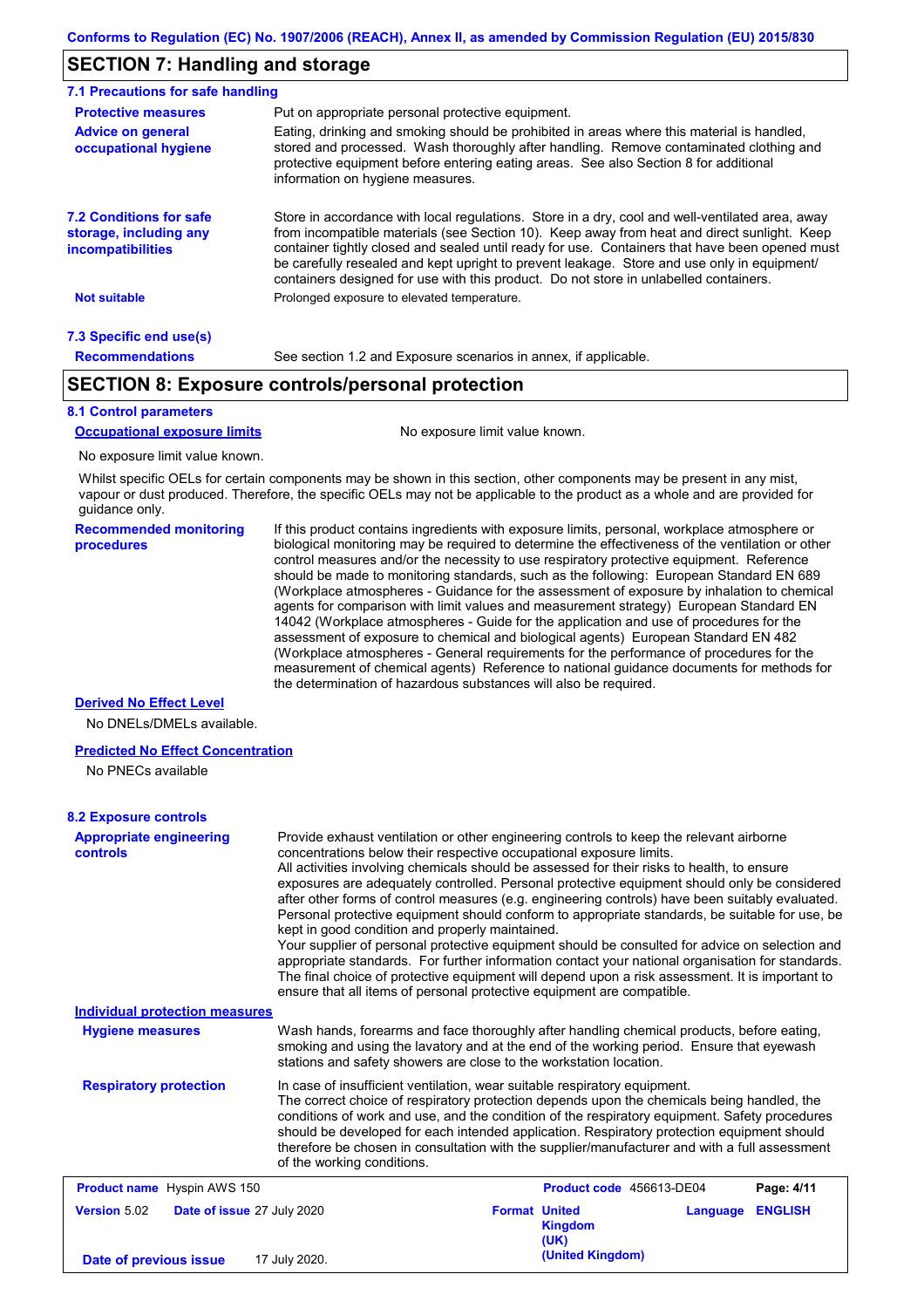# **SECTION 8: Exposure controls/personal protection**

|                                                      | LOTION OF EXPOUND CONTROISPOIDONME PROCESSION                                                                                                                                                                                                                                                                                                                                                                                                                                                                                                                                                                                                     |                          |                  |            |  |
|------------------------------------------------------|---------------------------------------------------------------------------------------------------------------------------------------------------------------------------------------------------------------------------------------------------------------------------------------------------------------------------------------------------------------------------------------------------------------------------------------------------------------------------------------------------------------------------------------------------------------------------------------------------------------------------------------------------|--------------------------|------------------|------------|--|
| <b>Eye/face protection</b><br><b>Skin protection</b> | Safety glasses with side shields.                                                                                                                                                                                                                                                                                                                                                                                                                                                                                                                                                                                                                 |                          |                  |            |  |
| <b>Hand protection</b>                               | <b>General Information:</b>                                                                                                                                                                                                                                                                                                                                                                                                                                                                                                                                                                                                                       |                          |                  |            |  |
|                                                      | Because specific work environments and material handling practices vary, safety procedures<br>should be developed for each intended application. The correct choice of protective gloves<br>depends upon the chemicals being handled, and the conditions of work and use. Most gloves<br>provide protection for only a limited time before they must be discarded and replaced (even the<br>best chemically resistant gloves will break down after repeated chemical exposures).                                                                                                                                                                  |                          |                  |            |  |
|                                                      | Gloves should be chosen in consultation with the supplier / manufacturer and taking account of<br>a full assessment of the working conditions.                                                                                                                                                                                                                                                                                                                                                                                                                                                                                                    |                          |                  |            |  |
|                                                      | Recommended: Nitrile gloves.<br><b>Breakthrough time:</b>                                                                                                                                                                                                                                                                                                                                                                                                                                                                                                                                                                                         |                          |                  |            |  |
|                                                      | Breakthrough time data are generated by glove manufacturers under laboratory test conditions<br>and represent how long a glove can be expected to provide effective permeation resistance. It<br>is important when following breakthrough time recommendations that actual workplace<br>conditions are taken into account. Always consult with your glove supplier for up-to-date<br>technical information on breakthrough times for the recommended glove type.<br>Our recommendations on the selection of gloves are as follows:                                                                                                                |                          |                  |            |  |
|                                                      | Continuous contact:                                                                                                                                                                                                                                                                                                                                                                                                                                                                                                                                                                                                                               |                          |                  |            |  |
|                                                      | Gloves with a minimum breakthrough time of 240 minutes, or >480 minutes if suitable gloves<br>can be obtained.<br>If suitable gloves are not available to offer that level of protection, gloves with shorter<br>breakthrough times may be acceptable as long as appropriate glove maintenance and<br>replacement regimes are determined and adhered to.                                                                                                                                                                                                                                                                                          |                          |                  |            |  |
|                                                      | Short-term / splash protection:                                                                                                                                                                                                                                                                                                                                                                                                                                                                                                                                                                                                                   |                          |                  |            |  |
|                                                      | Recommended breakthrough times as above.<br>It is recognised that for short-term, transient exposures, gloves with shorter breakthrough times<br>may commonly be used. Therefore, appropriate maintenance and replacement regimes must<br>be determined and rigorously followed.                                                                                                                                                                                                                                                                                                                                                                  |                          |                  |            |  |
|                                                      | <b>Glove Thickness:</b>                                                                                                                                                                                                                                                                                                                                                                                                                                                                                                                                                                                                                           |                          |                  |            |  |
|                                                      | For general applications, we recommend gloves with a thickness typically greater than 0.35 mm.                                                                                                                                                                                                                                                                                                                                                                                                                                                                                                                                                    |                          |                  |            |  |
|                                                      | It should be emphasised that glove thickness is not necessarily a good predictor of glove<br>resistance to a specific chemical, as the permeation efficiency of the glove will be dependent<br>on the exact composition of the glove material. Therefore, glove selection should also be based<br>on consideration of the task requirements and knowledge of breakthrough times.<br>Glove thickness may also vary depending on the glove manufacturer, the glove type and the<br>glove model. Therefore, the manufacturers' technical data should always be taken into account<br>to ensure selection of the most appropriate glove for the task. |                          |                  |            |  |
|                                                      | Note: Depending on the activity being conducted, gloves of varying thickness may be required<br>for specific tasks. For example:                                                                                                                                                                                                                                                                                                                                                                                                                                                                                                                  |                          |                  |            |  |
|                                                      | • Thinner gloves (down to 0.1 mm or less) may be required where a high degree of manual<br>dexterity is needed. However, these gloves are only likely to give short duration protection and<br>would normally be just for single use applications, then disposed of.                                                                                                                                                                                                                                                                                                                                                                              |                          |                  |            |  |
|                                                      | • Thicker gloves (up to 3 mm or more) may be required where there is a mechanical (as well<br>as a chemical) risk i.e. where there is abrasion or puncture potential.                                                                                                                                                                                                                                                                                                                                                                                                                                                                             |                          |                  |            |  |
| <b>Skin and body</b>                                 | Use of protective clothing is good industrial practice.<br>Personal protective equipment for the body should be selected based on the task being<br>performed and the risks involved and should be approved by a specialist before handling this<br>product.                                                                                                                                                                                                                                                                                                                                                                                      |                          |                  |            |  |
|                                                      | Cotton or polyester/cotton overalls will only provide protection against light superficial<br>contamination that will not soak through to the skin. Overalls should be laundered on a regular<br>basis. When the risk of skin exposure is high (e.g. when cleaning up spillages or if there is a<br>risk of splashing) then chemical resistant aprons and/or impervious chemical suits and boots<br>will be required.                                                                                                                                                                                                                             |                          |                  |            |  |
| <b>Product name</b> Hyspin AWS 150                   |                                                                                                                                                                                                                                                                                                                                                                                                                                                                                                                                                                                                                                                   | Product code 456613-DE04 |                  | Page: 5/11 |  |
| <b>Version 5.02</b><br>Date of issue 27 July 2020    | <b>Format United</b>                                                                                                                                                                                                                                                                                                                                                                                                                                                                                                                                                                                                                              | <b>Kingdom</b><br>(UK)   | Language ENGLISH |            |  |
| Date of previous issue                               | 17 July 2020.                                                                                                                                                                                                                                                                                                                                                                                                                                                                                                                                                                                                                                     | (United Kingdom)         |                  |            |  |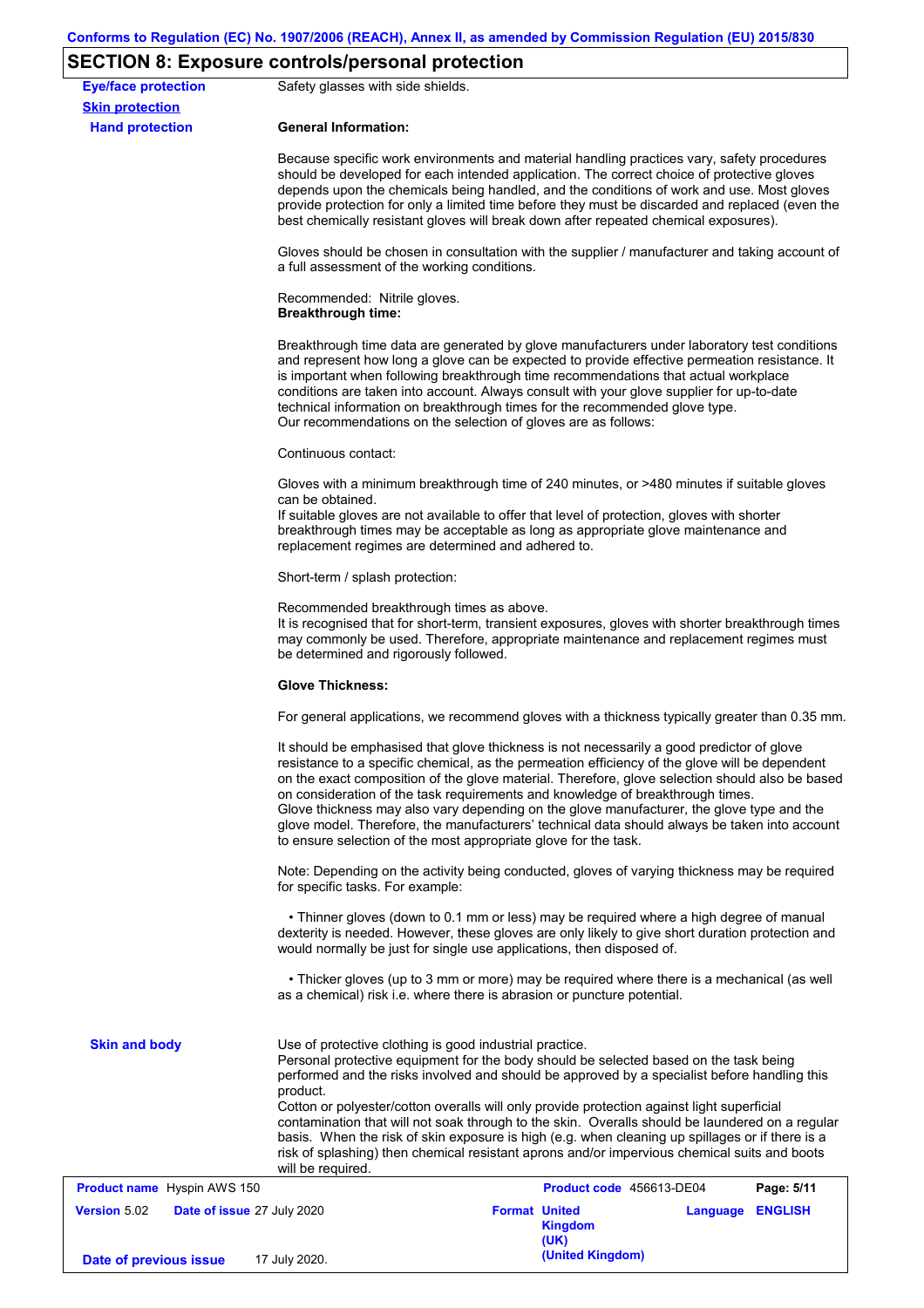# **SECTION 8: Exposure controls/personal protection**

| <b>Refer to standards:</b>                | Respiratory protection: EN 529<br>Gloves: EN 420, EN 374<br>Eye protection: EN 166<br>Filtering half-mask: EN 149<br>Filtering half-mask with valve: EN 405<br>Half-mask: EN 140 plus filter<br>Full-face mask: EN 136 plus filter<br>Particulate filters: EN 143<br>Gas/combined filters: EN 14387                           |
|-------------------------------------------|-------------------------------------------------------------------------------------------------------------------------------------------------------------------------------------------------------------------------------------------------------------------------------------------------------------------------------|
| <b>Environmental exposure</b><br>controls | Emissions from ventilation or work process equipment should be checked to ensure they<br>comply with the requirements of environmental protection legislation. In some cases, fume<br>scrubbers, filters or engineering modifications to the process equipment will be necessary to<br>reduce emissions to acceptable levels. |

## **SECTION 9: Physical and chemical properties**

**9.1 Information on basic physical and chemical properties**

| <b>Appearance</b>                                      |                                                                                                                                        |
|--------------------------------------------------------|----------------------------------------------------------------------------------------------------------------------------------------|
| <b>Physical state</b>                                  | Liquid.                                                                                                                                |
| Colour                                                 | Amber                                                                                                                                  |
| <b>Odour</b>                                           | Not available.                                                                                                                         |
| <b>Odour threshold</b>                                 | Not available.                                                                                                                         |
| рH                                                     | Not available.                                                                                                                         |
| <b>Melting point/freezing point</b>                    | Not available.                                                                                                                         |
| Initial boiling point and boiling<br>range             | Not available.                                                                                                                         |
| <b>Pour point</b>                                      | $-18 °C$                                                                                                                               |
| <b>Flash point</b>                                     | Closed cup: >190°C (>374°F) [Pensky-Martens.]                                                                                          |
| <b>Evaporation rate</b>                                | Not available.                                                                                                                         |
| <b>Flammability (solid, gas)</b>                       | Not available.                                                                                                                         |
| <b>Upper/lower flammability or</b><br>explosive limits | Not available.                                                                                                                         |
| <b>Vapour pressure</b>                                 | Not available.                                                                                                                         |
| <b>Vapour density</b>                                  | Not available.                                                                                                                         |
| <b>Relative density</b>                                | Not available.                                                                                                                         |
| <b>Density</b>                                         | <1000 kg/m <sup>3</sup> (<1 g/cm <sup>3</sup> ) at 15 <sup>°</sup> C                                                                   |
| <b>Solubility(ies)</b>                                 | insoluble in water.                                                                                                                    |
| <b>Partition coefficient: n-octanol/</b><br>water      | Not available.                                                                                                                         |
| <b>Auto-ignition temperature</b>                       | Not available.                                                                                                                         |
| <b>Decomposition temperature</b>                       | Not available.                                                                                                                         |
| <b>Viscosity</b>                                       | Kinematic: 150 mm <sup>2</sup> /s (150 cSt) at $40^{\circ}$ C<br>Kinematic: $14.6$ mm <sup>2</sup> /s ( $14.6$ cSt) at $100^{\circ}$ C |
| <b>Explosive properties</b>                            | Not available.                                                                                                                         |
| <b>Oxidising properties</b>                            | Not available.                                                                                                                         |

### **9.2 Other information**

No additional information.

| <b>SECTION 10: Stability and reactivity</b>              |                                                                                                                                                                         |                      |                                 |          |                |
|----------------------------------------------------------|-------------------------------------------------------------------------------------------------------------------------------------------------------------------------|----------------------|---------------------------------|----------|----------------|
| <b>10.1 Reactivity</b>                                   | No specific test data available for this product. Refer to Conditions to avoid and Incompatible<br>materials for additional information.                                |                      |                                 |          |                |
| <b>10.2 Chemical stability</b>                           | The product is stable.                                                                                                                                                  |                      |                                 |          |                |
| <b>10.3 Possibility of</b><br>hazardous reactions        | Under normal conditions of storage and use, hazardous reactions will not occur.<br>Under normal conditions of storage and use, hazardous polymerisation will not occur. |                      |                                 |          |                |
| <b>10.4 Conditions to avoid</b>                          | Avoid all possible sources of ignition (spark or flame).                                                                                                                |                      |                                 |          |                |
| <b>Product name</b> Hyspin AWS 150                       |                                                                                                                                                                         |                      | <b>Product code</b> 456613-DE04 |          | Page: 6/11     |
| <b>Version 5.02</b><br><b>Date of issue 27 July 2020</b> |                                                                                                                                                                         | <b>Format United</b> | <b>Kingdom</b><br>(UK)          | Language | <b>ENGLISH</b> |
| Date of previous issue                                   | 17 July 2020.                                                                                                                                                           |                      | (United Kingdom)                |          |                |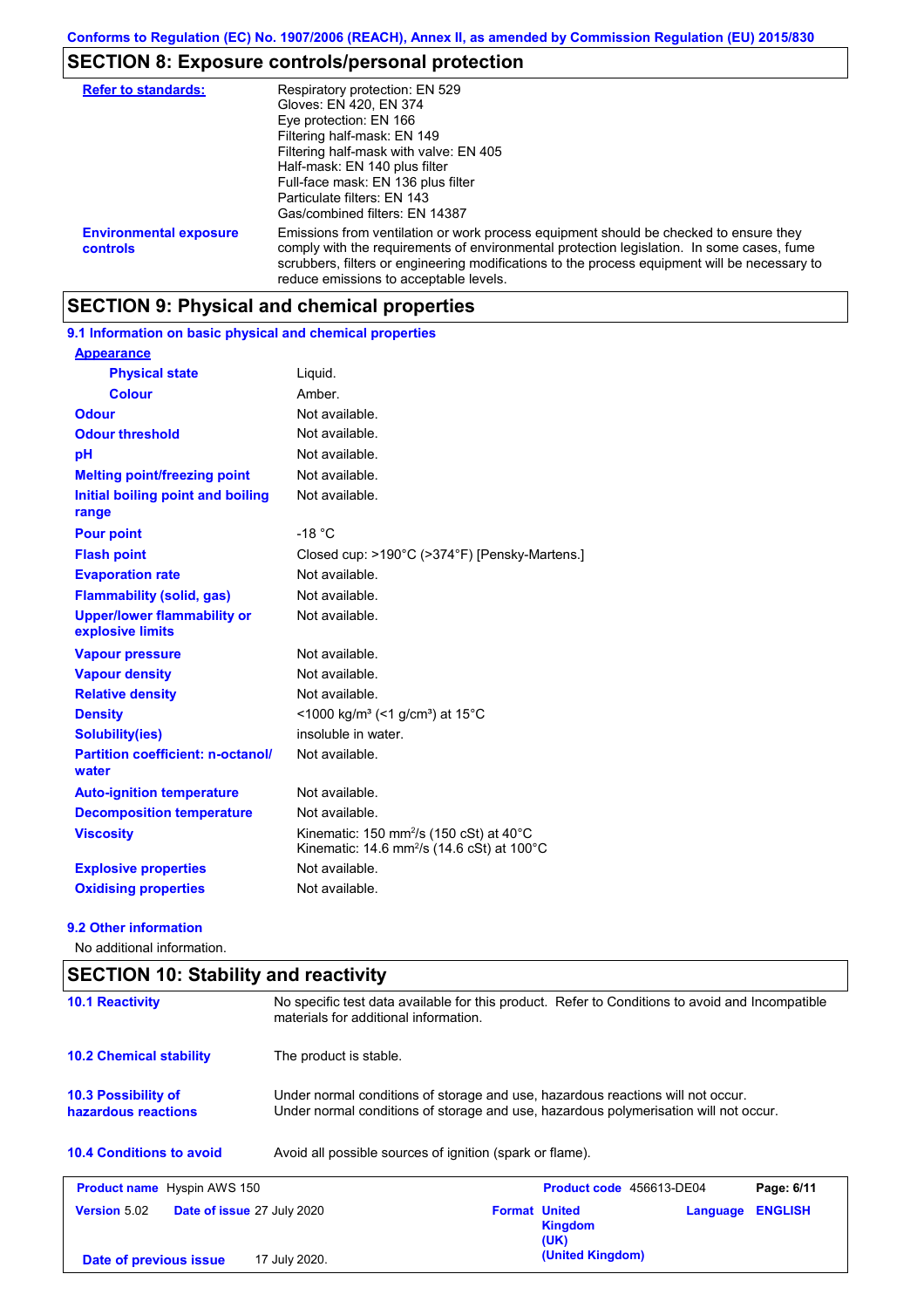|                                                    | Conforms to Regulation (EC) No. 1907/2006 (REACH), Annex II, as amended by Commission Regulation (EU) 2015/830    |  |  |  |
|----------------------------------------------------|-------------------------------------------------------------------------------------------------------------------|--|--|--|
| <b>SECTION 10: Stability and reactivity</b>        |                                                                                                                   |  |  |  |
| 10.5 Incompatible materials                        | Reactive or incompatible with the following materials: oxidising materials.                                       |  |  |  |
| <b>10.6 Hazardous</b><br>decomposition products    | Under normal conditions of storage and use, hazardous decomposition products should not be<br>produced.           |  |  |  |
| <b>SECTION 11: Toxicological information</b>       |                                                                                                                   |  |  |  |
| 11.1 Information on toxicological effects          |                                                                                                                   |  |  |  |
| <b>Acute toxicity estimates</b><br>Not available.  |                                                                                                                   |  |  |  |
| <b>Information on likely</b><br>routes of exposure | Routes of entry anticipated: Dermal, Inhalation.                                                                  |  |  |  |
| <b>Potential acute health effects</b>              |                                                                                                                   |  |  |  |
| <b>Inhalation</b>                                  | Vapour inhalation under ambient conditions is not normally a problem due to low vapour<br>pressure.               |  |  |  |
| <b>Ingestion</b>                                   | No known significant effects or critical hazards.                                                                 |  |  |  |
| <b>Skin contact</b>                                | Defatting to the skin. May cause skin dryness and irritation.                                                     |  |  |  |
| Eye contact                                        | No known significant effects or critical hazards.                                                                 |  |  |  |
|                                                    | Symptoms related to the physical, chemical and toxicological characteristics                                      |  |  |  |
| <b>Inhalation</b>                                  | No specific data.                                                                                                 |  |  |  |
| <b>Ingestion</b>                                   | No specific data.                                                                                                 |  |  |  |
| <b>Skin contact</b>                                | Adverse symptoms may include the following:<br>irritation<br>dryness<br>cracking                                  |  |  |  |
| <b>Eye contact</b>                                 | No specific data.                                                                                                 |  |  |  |
|                                                    | Delayed and immediate effects as well as chronic effects from short and long-term exposure                        |  |  |  |
| <b>Inhalation</b>                                  | Overexposure to the inhalation of airborne droplets or aerosols may cause irritation of the<br>respiratory tract. |  |  |  |
| <b>Ingestion</b>                                   | Ingestion of large quantities may cause nausea and diarrhoea.                                                     |  |  |  |
| <b>Skin contact</b>                                | Prolonged or repeated contact can defat the skin and lead to irritation and/or dermatitis.                        |  |  |  |
| Eye contact                                        | Potential risk of transient stinging or redness if accidental eye contact occurs.                                 |  |  |  |
| <b>Potential chronic health effects</b>            |                                                                                                                   |  |  |  |
| <b>General</b>                                     | No known significant effects or critical hazards.                                                                 |  |  |  |
| <b>Carcinogenicity</b>                             | No known significant effects or critical hazards.                                                                 |  |  |  |
| <b>Mutagenicity</b>                                | No known significant effects or critical hazards.                                                                 |  |  |  |
| <b>Developmental effects</b>                       | No known significant effects or critical hazards.                                                                 |  |  |  |
| <b>Fertility effects</b>                           | No known significant effects or critical hazards.                                                                 |  |  |  |

## **SECTION 12: Ecological information**

### **12.1 Toxicity**

**Environmental hazards** Not classified as dangerous

### **12.2 Persistence and degradability**

Expected to be biodegradable.

### **12.3 Bioaccumulative potential**

This product is not expected to bioaccumulate through food chains in the environment.

| <b>12.4 Mobility in soil</b>                                  |                                                                      |
|---------------------------------------------------------------|----------------------------------------------------------------------|
| <b>Soil/water partition</b><br>coefficient (K <sub>oc</sub> ) | Not available.                                                       |
| <b>Mobility</b>                                               | Spillages may penetrate the soil causing ground water contamination. |

### **12.5 Results of PBT and vPvB assessment**

Product does not meet the criteria for PBT or vPvB according to Regulation (EC) No. 1907/2006, Annex XIII.

| <b>Product name</b> Hyspin AWS 150                       | Product code 456613-DE04                                                  | Page: 7/11 |
|----------------------------------------------------------|---------------------------------------------------------------------------|------------|
| <b>Date of issue 27 July 2020</b><br><b>Version 5.02</b> | <b>Format United</b><br><b>Language ENGLISH</b><br><b>Kingdom</b><br>(UK) |            |
| 17 July 2020.<br>Date of previous issue                  | (United Kingdom)                                                          |            |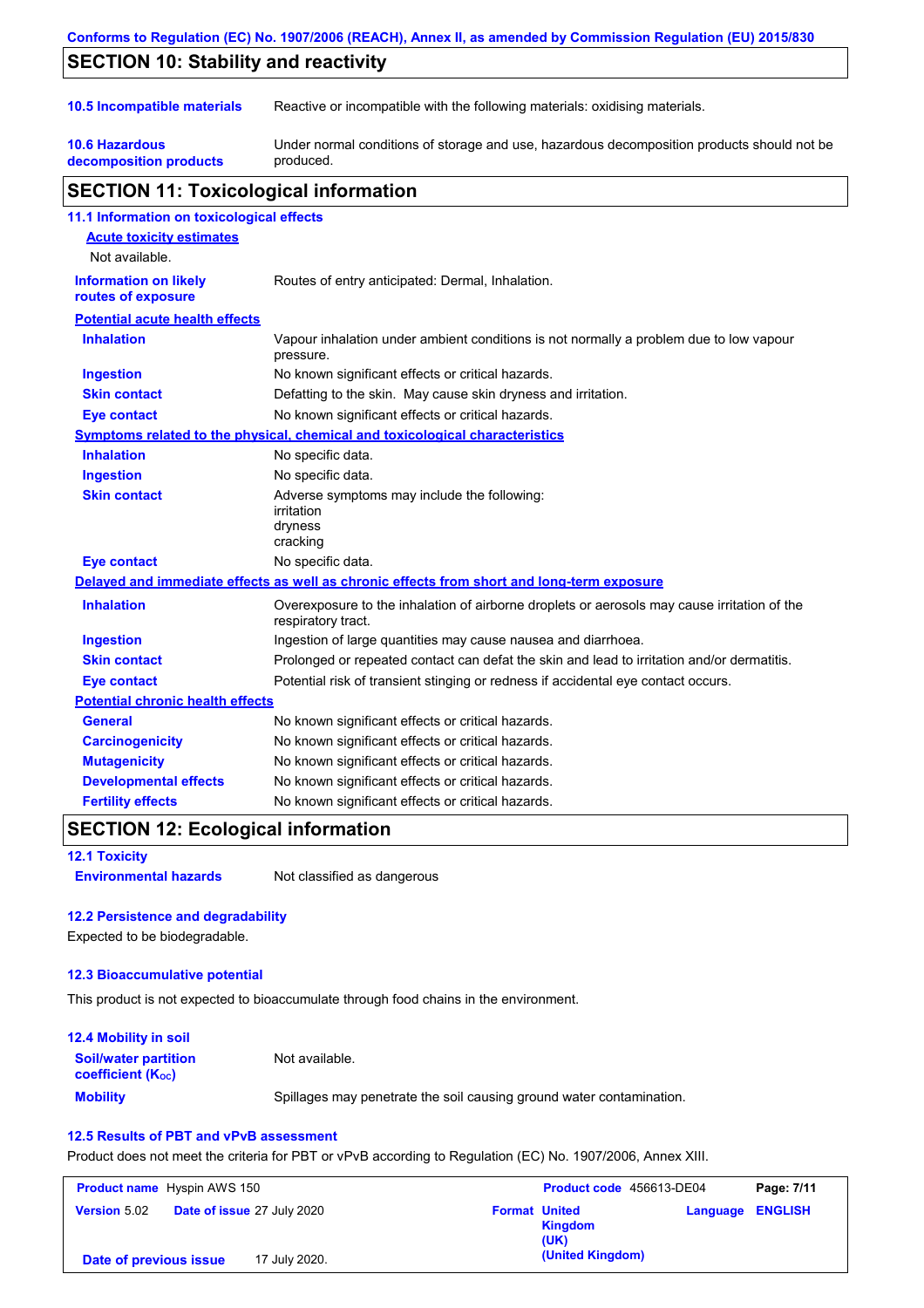## **SECTION 12: Ecological information**

### **12.6 Other adverse effects**

**Other ecological information**

Spills may form a film on water surfaces causing physical damage to organisms. Oxygen transfer could also be impaired.

## **SECTION 13: Disposal considerations**

### **13.1 Waste treatment methods**

#### **Product**

**Methods of disposal**

Where possible, arrange for product to be recycled. Dispose of via an authorised person/ licensed waste disposal contractor in accordance with local regulations.

Where possible, arrange for product to be recycled. Dispose of via an authorised person/

## **Hazardous waste** Yes.

| European waste catalogue (EWC) |                                              |  |  |
|--------------------------------|----------------------------------------------|--|--|
| Waste code                     | <b>Waste designation</b>                     |  |  |
| $130110*$                      | mineral based non-chlorinated hydraulic oils |  |  |

However, deviation from the intended use and/or the presence of any potential contaminants may require an alternative waste disposal code to be assigned by the end user.

### **Packaging**

**Methods of disposal**

| licensed waste disposal contractor in accordance with local regulations. |                                                                                                                                                                                                                                         |  |  |
|--------------------------------------------------------------------------|-----------------------------------------------------------------------------------------------------------------------------------------------------------------------------------------------------------------------------------------|--|--|
| <b>Waste code</b>                                                        | European waste catalogue (EWC)                                                                                                                                                                                                          |  |  |
| 15 01 10*                                                                | packaging containing residues of or contaminated by hazardous substances                                                                                                                                                                |  |  |
| <b>Special precautions</b>                                               | This material and its container must be disposed of in a safe way. Empty containers or liners<br>may retain some product residues. Avoid dispersal of spilt material and runoff and contact with<br>soil, waterways, drains and sewers. |  |  |
| <b>References</b>                                                        | Commission 2014/955/EU<br>Directive 2008/98/EC                                                                                                                                                                                          |  |  |

### **SECTION 14: Transport information**

|                                           | <b>ADR/RID</b> | <b>ADN</b>     | <b>IMDG</b>    | <b>IATA</b>    |
|-------------------------------------------|----------------|----------------|----------------|----------------|
| 14.1 UN number                            | Not regulated. | Not regulated. | Not regulated. | Not regulated. |
| 14.2 UN proper<br>shipping name           |                |                |                |                |
| <b>14.3 Transport</b><br>hazard class(es) |                |                | ÷              |                |
| 14.4 Packing<br>group                     |                |                |                |                |
| 14.5<br><b>Environmental</b><br>hazards   | No.            | No.            | No.            | INo.           |
| <b>Additional</b><br>information          |                |                |                |                |

**14.6 Special precautions for user** Not available.

**14.7 Transport in bulk according to Annex II of Marpol and the IBC Code** Not available.

| <b>Product name</b> Hyspin AWS 150                       | Product code 456613-DE04                            | Page: 8/11     |
|----------------------------------------------------------|-----------------------------------------------------|----------------|
| <b>Date of issue 27 July 2020</b><br><b>Version 5.02</b> | <b>Format United</b><br>Language<br>Kingdom<br>(UK) | <b>ENGLISH</b> |
| 17 July 2020.<br>Date of previous issue                  | (United Kingdom)                                    |                |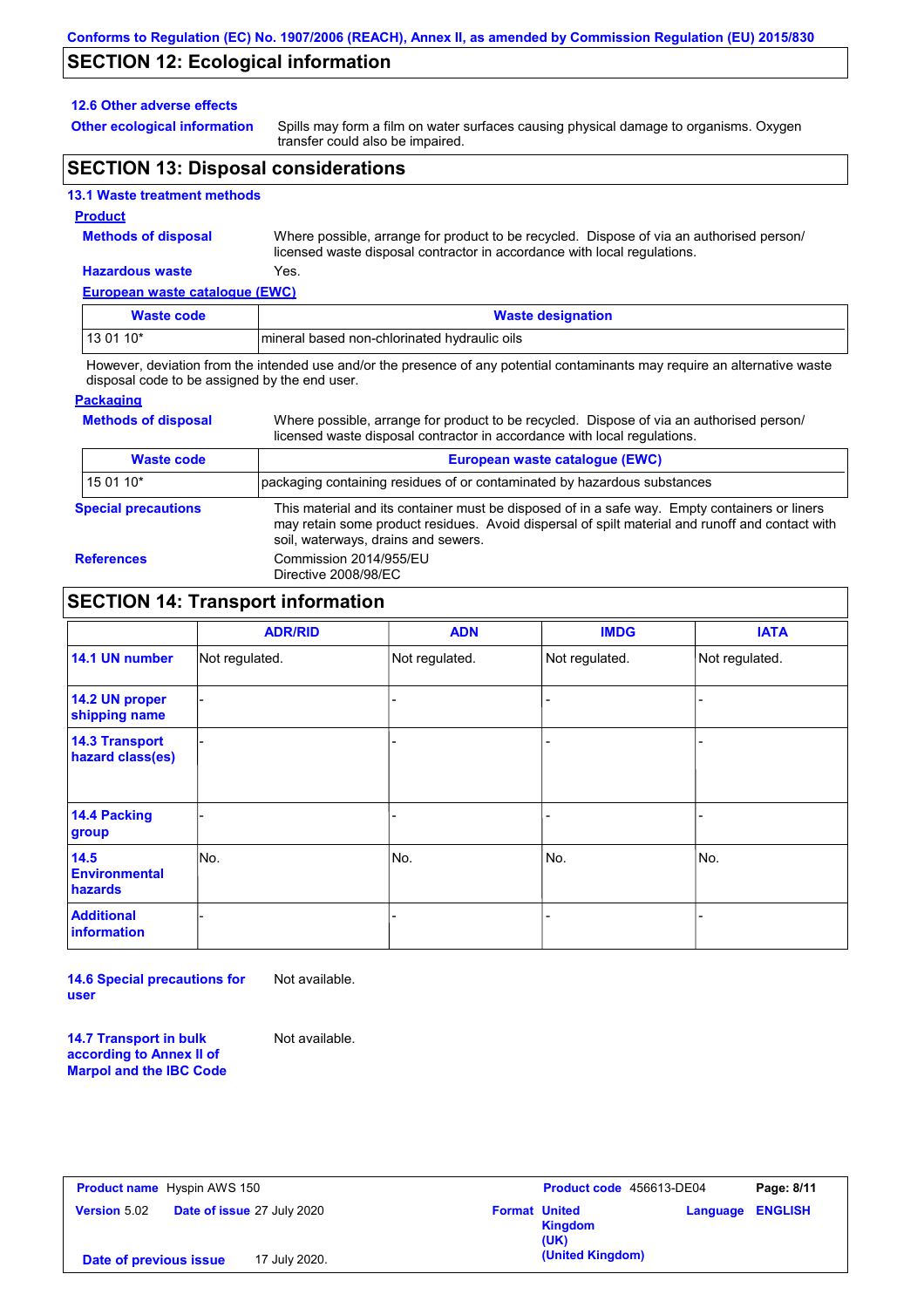# **SECTION 15: Regulatory information**

|                                                                 | 15.1 Safety, health and environmental regulations/legislation specific for the substance or mixture                            |
|-----------------------------------------------------------------|--------------------------------------------------------------------------------------------------------------------------------|
| EU Regulation (EC) No. 1907/2006 (REACH)                        |                                                                                                                                |
| Annex XIV - List of substances subject to authorisation         |                                                                                                                                |
| <b>Annex XIV</b>                                                |                                                                                                                                |
| None of the components are listed.                              |                                                                                                                                |
| <b>Substances of very high concern</b>                          |                                                                                                                                |
| None of the components are listed.                              |                                                                                                                                |
| <b>Other regulations</b>                                        |                                                                                                                                |
| <b>REACH Status</b>                                             | The company, as identified in Section 1, sells this product in the EU in compliance with the<br>current requirements of REACH. |
| <b>United States inventory</b><br>(TSCA 8b)                     | All components are active or exempted.                                                                                         |
| <b>Australia inventory (AICS)</b>                               | All components are listed or exempted.                                                                                         |
| <b>Canada inventory</b>                                         | All components are listed or exempted.                                                                                         |
| <b>China inventory (IECSC)</b>                                  | All components are listed or exempted.                                                                                         |
| <b>Japan inventory (ENCS)</b>                                   | All components are listed or exempted.                                                                                         |
| <b>Korea inventory (KECI)</b>                                   | All components are listed or exempted.                                                                                         |
| <b>Philippines inventory</b><br>(PICCS)                         | All components are listed or exempted.                                                                                         |
| <b>Taiwan Chemical</b><br><b>Substances Inventory</b><br>(TCSI) | All components are listed or exempted.                                                                                         |
| Ozone depleting substances (1005/2009/EU)                       |                                                                                                                                |
| Not listed.                                                     |                                                                                                                                |
| Prior Informed Consent (PIC) (649/2012/EU)                      |                                                                                                                                |
| Not listed.                                                     |                                                                                                                                |
| <b>EU - Water framework directive - Priority substances</b>     |                                                                                                                                |
| None of the components are listed.                              |                                                                                                                                |
| <b>Seveso Directive</b>                                         |                                                                                                                                |
| Thio product is not controlled under the Couses Directive       |                                                                                                                                |

This product is not controlled under the Seveso Directive.

| 15.2 Chemical safety | A Chemical Safety Assessment has been carried out for one or more of the substances within  |
|----------------------|---------------------------------------------------------------------------------------------|
| assessment           | this mixture. A Chemical Safety Assessment has not been carried out for the mixture itself. |

# **SECTION 16: Other information**

| <b>Abbreviations and acronyms</b>                 | ADN = European Provisions concerning the International Carriage of Dangerous Goods by<br>Inland Waterway |                          |                            |  |  |
|---------------------------------------------------|----------------------------------------------------------------------------------------------------------|--------------------------|----------------------------|--|--|
|                                                   | ADR = The European Agreement concerning the International Carriage of Dangerous Goods by                 |                          |                            |  |  |
|                                                   | Road                                                                                                     |                          |                            |  |  |
|                                                   | ATE = Acute Toxicity Estimate                                                                            |                          |                            |  |  |
|                                                   | <b>BCF</b> = Bioconcentration Factor                                                                     |                          |                            |  |  |
|                                                   | CAS = Chemical Abstracts Service                                                                         |                          |                            |  |  |
|                                                   | CLP = Classification, Labelling and Packaging Regulation [Regulation (EC) No. 1272/2008]                 |                          |                            |  |  |
|                                                   | CSA = Chemical Safety Assessment                                                                         |                          |                            |  |  |
|                                                   | CSR = Chemical Safety Report                                                                             |                          |                            |  |  |
|                                                   | DMEL = Derived Minimal Effect Level                                                                      |                          |                            |  |  |
|                                                   | DNEL = Derived No Effect Level                                                                           |                          |                            |  |  |
|                                                   | EINECS = European Inventory of Existing Commercial chemical Substances<br>ES = Exposure Scenario         |                          |                            |  |  |
|                                                   | EUH statement = CLP-specific Hazard statement                                                            |                          |                            |  |  |
|                                                   | EWC = European Waste Catalogue                                                                           |                          |                            |  |  |
|                                                   | GHS = Globally Harmonized System of Classification and Labelling of Chemicals                            |                          |                            |  |  |
|                                                   | IATA = International Air Transport Association                                                           |                          |                            |  |  |
|                                                   | IBC = Intermediate Bulk Container                                                                        |                          |                            |  |  |
|                                                   | <b>IMDG = International Maritime Dangerous Goods</b>                                                     |                          |                            |  |  |
|                                                   | LogPow = logarithm of the octanol/water partition coefficient                                            |                          |                            |  |  |
|                                                   | MARPOL = International Convention for the Prevention of Pollution From Ships, 1973 as                    |                          |                            |  |  |
|                                                   | modified by the Protocol of 1978. ("Marpol" = marine pollution)                                          |                          |                            |  |  |
|                                                   | OECD = Organisation for Economic Co-operation and Development                                            |                          |                            |  |  |
| <b>Product name</b> Hyspin AWS 150                |                                                                                                          | Product code 456613-DE04 | Page: 9/11                 |  |  |
| <b>Version 5.02</b><br>Date of issue 27 July 2020 |                                                                                                          | <b>Format United</b>     | <b>ENGLISH</b><br>Language |  |  |
|                                                   |                                                                                                          | <b>Kingdom</b>           |                            |  |  |
|                                                   |                                                                                                          | (UK)                     |                            |  |  |
| Date of previous issue                            | 17 July 2020.                                                                                            | (United Kingdom)         |                            |  |  |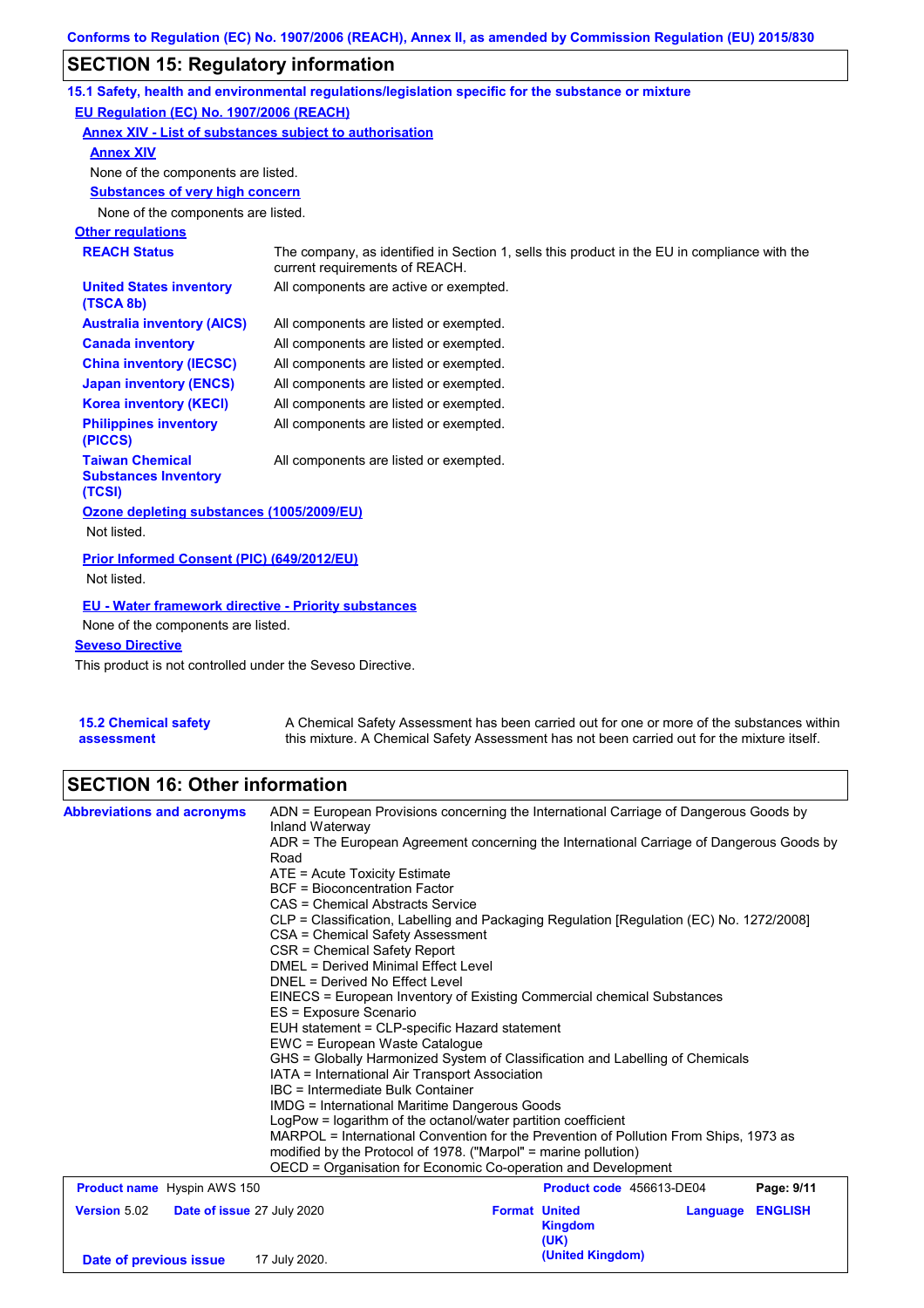### **SECTION 16: Other information**

PBT = Persistent, Bioaccumulative and Toxic PNEC = Predicted No Effect Concentration REACH = Registration, Evaluation, Authorisation and Restriction of Chemicals Regulation [Regulation (EC) No. 1907/2006] RID = The Regulations concerning the International Carriage of Dangerous Goods by Rail RRN = REACH Registration Number SADT = Self-Accelerating Decomposition Temperature SVHC = Substances of Very High Concern STOT-RE = Specific Target Organ Toxicity - Repeated Exposure STOT-SE = Specific Target Organ Toxicity - Single Exposure TWA = Time weighted average UN = United Nations UVCB = Complex hydrocarbon substance VOC = Volatile Organic Compound vPvB = Very Persistent and Very Bioaccumulative Varies = may contain one or more of the following 64741-88-4 / RRN 01-2119488706-23, 64741-89-5 / RRN 01-2119487067-30, 64741-95-3 / RRN 01-2119487081-40, 64741-96-4/ RRN 01-2119483621-38, 64742-01-4 / RRN 01-2119488707-21, 64742-44-5 / RRN 01-2119985177-24, 64742-45-6, 64742-52-5 / RRN 01-2119467170-45, 64742-53-6 / RRN 01-2119480375-34, 64742-54-7 / RRN 01-2119484627-25, 64742-55-8 / RRN 01-2119487077-29, 64742-56-9 / RRN 01-2119480132-48, 64742-57-0 / RRN 01-2119489287-22, 64742-58-1, 64742-62-7 / RRN 01-2119480472-38, 64742-63-8, 64742-65-0 / RRN 01-2119471299-27, 64742-70-7 / RRN 01-2119487080-42, 72623-85-9 / RRN 01-2119555262-43, 72623-86-0 / RRN 01-2119474878-16, 72623-87-1 / RRN 01-2119474889-13

#### **Procedure used to derive the classification according to Regulation (EC) No. 1272/2008 [CLP/GHS]**

| <b>Classification</b>                                  |                            | <b>Justification</b> |
|--------------------------------------------------------|----------------------------|----------------------|
| Not classified.                                        |                            |                      |
| <b>Full text of abbreviated H</b><br><b>statements</b> | Not applicable.            |                      |
| <b>Full text of classifications</b><br>[CLP/GHS]       | Not applicable.            |                      |
| <b>History</b>                                         |                            |                      |
| Date of issue/Date of<br><b>revision</b>               | 27/07/2020.                |                      |
| Date of previous issue                                 | 17/07/2020.                |                      |
| <b>Prepared by</b>                                     | <b>Product Stewardship</b> |                      |

### **Indicates information that has changed from previously issued version.**

#### **Notice to reader**

All reasonably practicable steps have been taken to ensure this data sheet and the health, safety and environmental information contained in it is accurate as of the date specified below. No warranty or representation, express or implied is made as to the accuracy or completeness of the data and information in this data sheet.

The data and advice given apply when the product is sold for the stated application or applications. You should not use the product other than for the stated application or applications without seeking advice from BP Group.

It is the user's obligation to evaluate and use this product safely and to comply with all applicable laws and regulations. The BP Group shall not be responsible for any damage or injury resulting from use, other than the stated product use of the material, from any failure to adhere to recommendations, or from any hazards inherent in the nature of the material. Purchasers of the product for supply to a third party for use at work, have a duty to take all necessary steps to ensure that any person handling or using the product is provided with the information in this sheet. Employers have a duty to tell employees and others who may be affected of any hazards described in this sheet and of any precautions that should be taken. You can contact the BP Group to ensure that this document is the most current available. Alteration of this document is strictly prohibited.

| <b>Product name</b> Hyspin AWS 150 |                                   | Product code 456613-DE04                       |                         | Page: 10/11 |
|------------------------------------|-----------------------------------|------------------------------------------------|-------------------------|-------------|
| <b>Version</b> 5.02                | <b>Date of issue 27 July 2020</b> | <b>Format United</b><br><b>Kingdom</b><br>(UK) | <b>Language ENGLISH</b> |             |
| Date of previous issue             | 17 July 2020.                     | (United Kingdom)                               |                         |             |